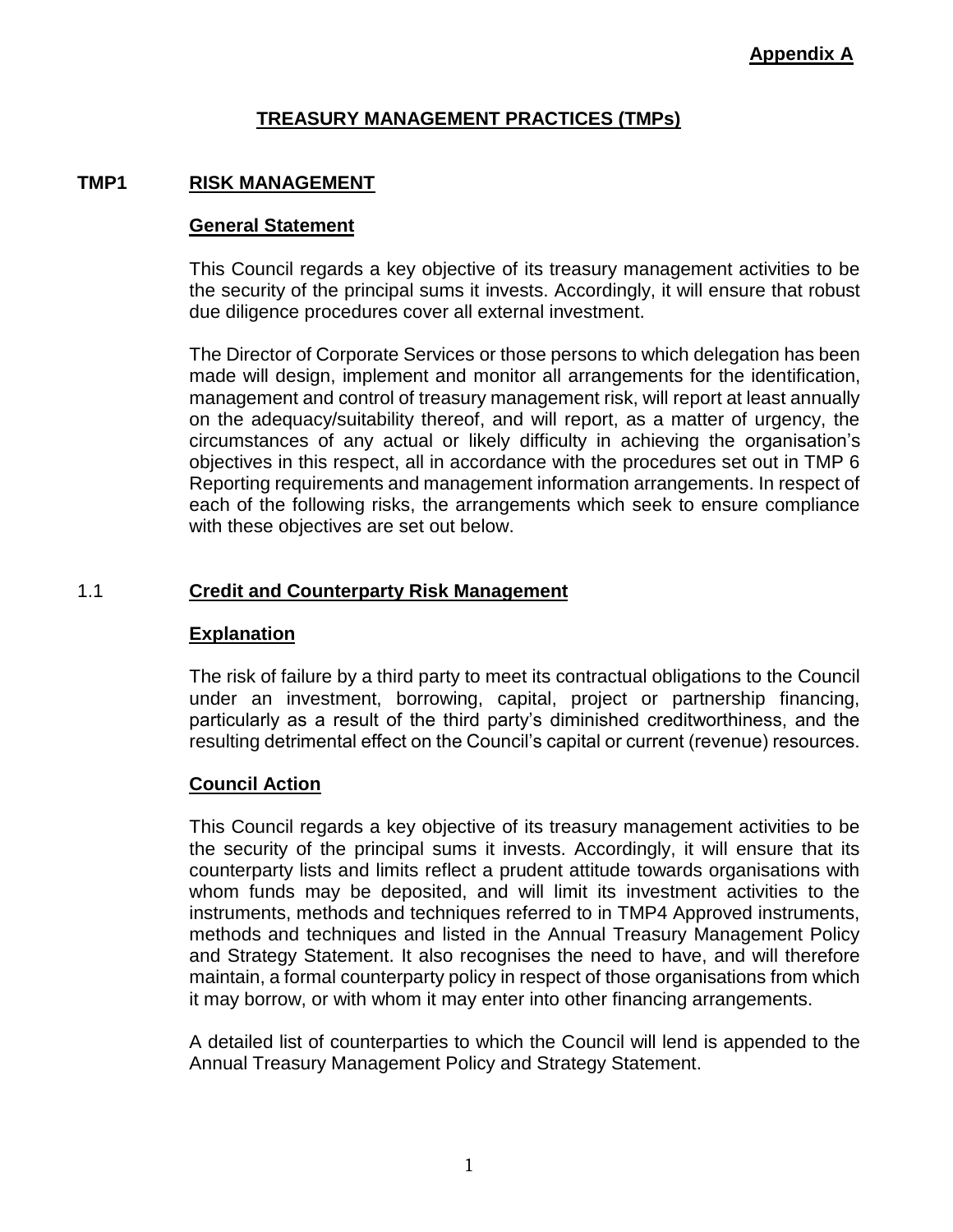## 1.2 **Liquidity Risk Management**

#### **Explanation**

The risk that cash will not be available when it is needed, that ineffective management of liquidity creates additional budgeted costs, and that the organisation's business/service objectives will therefore be compromised.

## **Council Action**

The Council through its Treasury Management officers will ensure that at all times there will be a surplus of cash available which can be called upon at a moment's notice. Through its investments the Council holds cash on call account(s) which is available at any time. By the use of an effective projected cash flow exercise the likelihood of cash being not readily available when required would be rare. Robust daily, weekly, monthly and annual cash flow forecasting is in place. Call accounts and fixed term investments are utilised to their full potential. This Council will only borrow in advance of need where there is a clear business case for doing so and will only do so for the current capital programme or to finance future debt maturities.

#### 1.3 **Interest Rate Risk Management**

#### **Explanation**

The risk that fluctuations in the levels of interest rates create an unexpected or unbudgeted burden on the organisation's finances, against which the organisation has failed to protect itself adequately.

#### **Council Action**

This Council will manage its exposure to fluctuations in interest rates with a view to containing its interest costs, or securing its interest revenues, in accordance with the amounts provided in its budgetary arrangements as amended in accordance with TMP6 Reporting requirements and management information arrangements.

It will achieve this by the prudent use of its approved financing and investment instruments, methods and techniques, primarily to create stability and certainty of costs and revenues, but at the same time retaining a sufficient degree of flexibility to take advantage of unexpected, potentially advantageous changes in the level or structure of interest rates. This should be the subject to the consideration and, if required, approval of any policy or budgetary implications.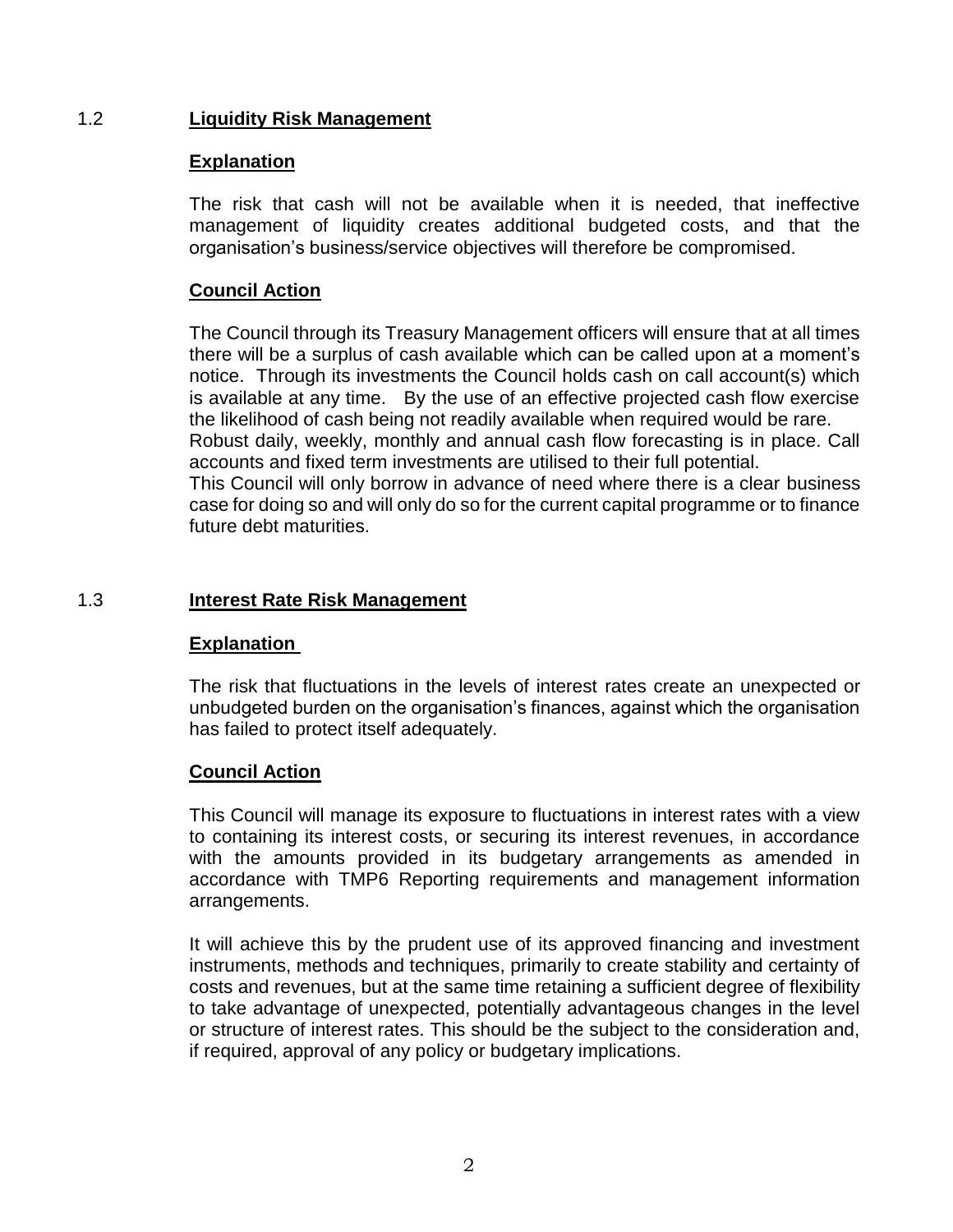# 1.4 **Exchange Rate Risk Management**

## **Explanation**

The risk that fluctuations in foreign exchange rates create an unexpected or unbudgeted burden on the organisation's finances, against which the organisation has failed to protect itself adequately. The Council is awarded grant from specific programmes in Euro currency and consequently receives grant income in this currency. Where the Council is a joint beneficiary and not a lead beneficiary, payments are received from the lead beneficiary in Euros into the Council's Sterling bank account.

There is a negligible risk where the Council is a joint beneficiary. Where the Council is a lead beneficiary for a grant and is receiving income in Euro currency on behalf of other beneficiaries, the income is received into and

payments made in Euros from the Euro bank account.

## **Council Action**

Currently the Council only invests in sterling products. Hence, there is no exchange rate risk with regard these investments. For grants where the Council is lead beneficiary, receiving income in Euro currency on behalf of other beneficiaries and reimbursing them, exchange risk is mitigated by using a Euro bank account.

## 1.5 **Inflation Risk Management**

## **Explanation**

Inflation risk, also called purchasing power risk, is the chance that the cash flows from an investment won't be worth as much in the future because of changes in purchasing power due to inflation.

## **Council Action**

The Council will keep under review the sensitivity of its treasury assets and liabilities to inflation and will seek to manage the risk accordingly in the context of the whole Council's inflation exposures.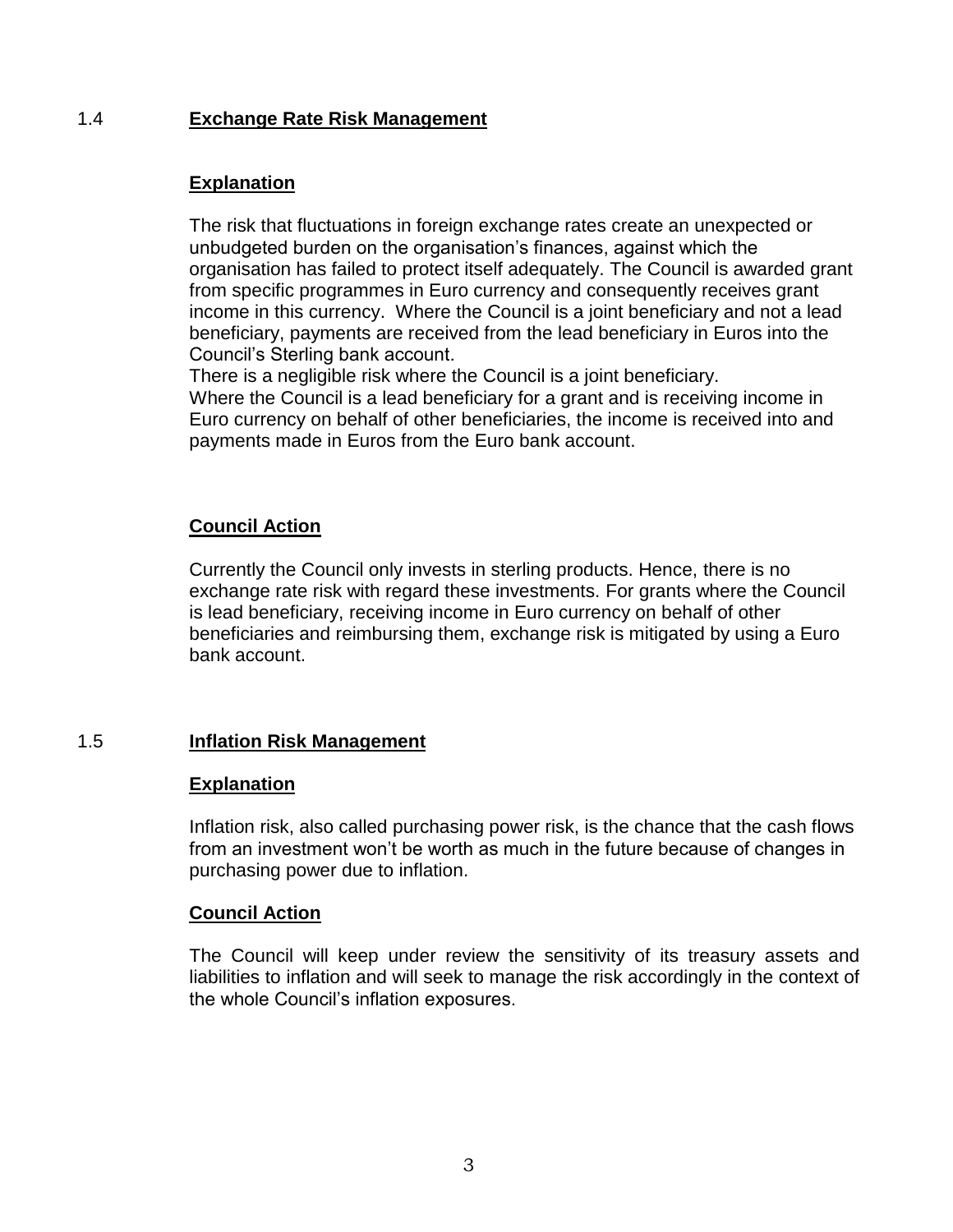# 1.6 **Refinancing Risk Management**

# **Explanation**

The risk that maturing borrowings, capital project or partnership financing cannot be refinanced on terms that reflect the provisions made by the organisation or those refinancings, both capital and current (revenue), and/or that the terms are inconsistent with prevailing market conditions at the time.

# **Council Action**

This Council will ensure that its borrowing, private financing and partnership arrangements are negotiated, structured and documented, and the maturity profile of the monies so raised are managed, with a view to obtaining offer terms for renewal or refinancing, if required, which are competitive and as favourable to the Council as can reasonably be achieved in the light of market conditions prevailing at the time. It will actively manage its relationships with its counterparties in these transactions in such a manner as to secure this objective and will avoid overreliance on any one source of funding if this might jeopardise achievement of the above.

## 1.7 **Legal and Regulatory Risk Management**

#### **Explanation**

The risk that an organisation itself, or a third party with which it is dealing in its treasury management activities, fails to act in accordance with its legal powers or regulatory requirements, and that the organisation suffers losses accordingly.

## **Council Action**

This Council will ensure that all of its treasury management activities comply with its statutory powers and regulatory requirements. It will demonstrate such compliance, if required to do so, to all parties with whom it deals in such activities. In framing its credit and counterparty policy under TMP 1 credit and counterparty risk management it will ensure that there is evidence of counterparties' powers, authority and compliance in respect of the transactions they may effect with the organisation, particularly with regard to duty of care and fees charged.

This Council recognises that future legislative or regulatory changes may impact on its treasury management activities and, so far as it is reasonably able to do so, will seek to minimize the risk of these impacting adversely on the Council.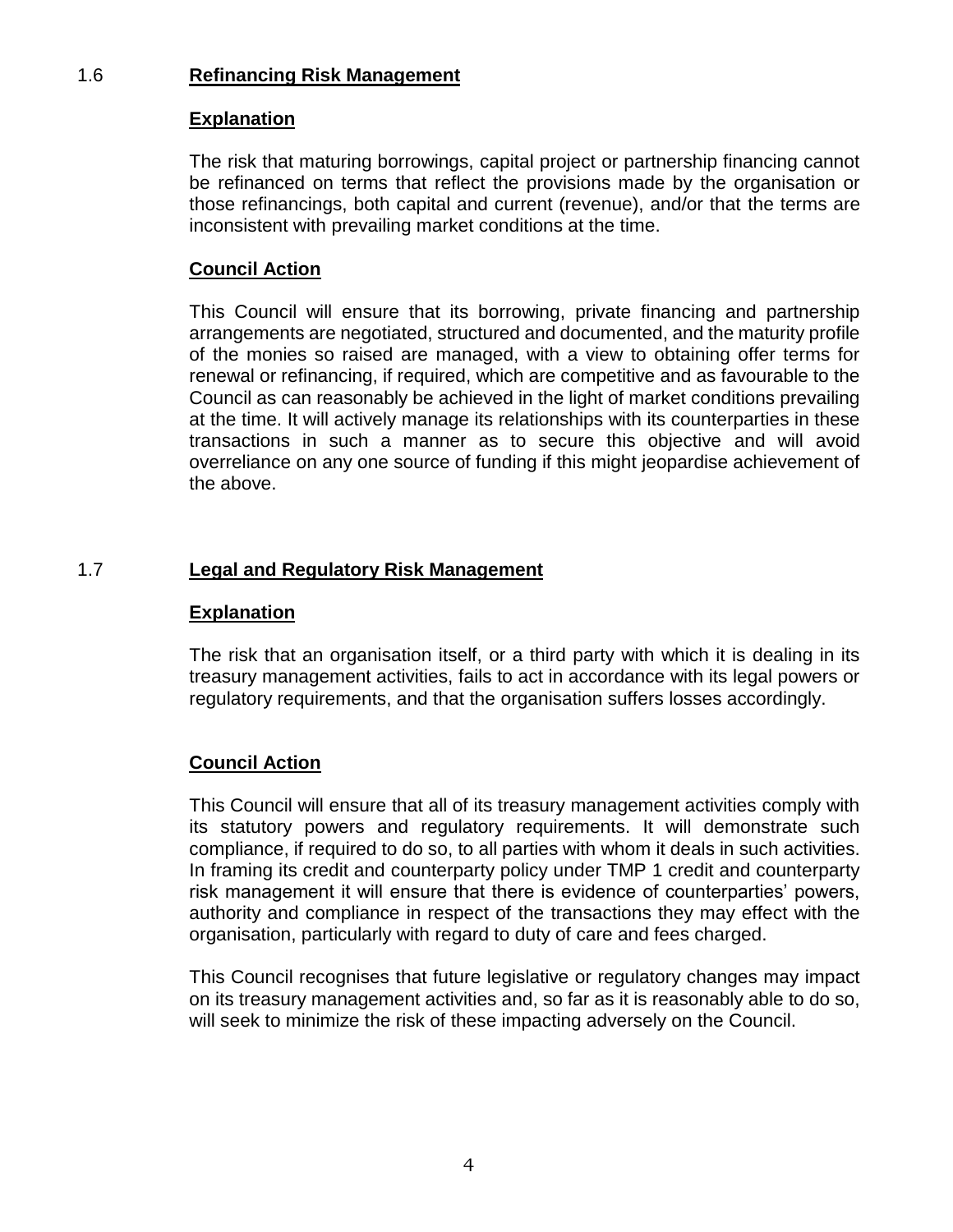## 1.8 **Fraud, Error and Corruption, and Contingency Management**

#### **Explanation**

The risk that an organisation fails to identify the circumstances in which it may be exposed to the risk of loss through fraud, error, corruption or other eventualities in its treasury management dealings, and fails to employ suitable systems and procedures and maintain effective contingency management arrangements to these ends. It includes the area of risk commonly referred to as operational risk.

#### **Council Action**

This Council will ensure that it has identified the circumstances which may expose it to the risk of loss through fraud, error, corruption or other eventualities in its treasury management dealings. Accordingly, it will employ suitable systems and procedures, and will maintain effective contingency management arrangements, to these ends.

#### 1.9 **Price Risk Management**

#### **Explanation**

The risk that, through adverse market fluctuations in the value of the principal sums the organisation invests, its stated treasury management policies and objectives are compromised, against which effects it has failed to protect itself adequately.

#### **Council Action**

This Council will seek to ensure that its stated treasury management policies and objectives will not be compromised by adverse market fluctuations in the value of the principal sums it invests, and will accordingly seek to protect itself from the effects of such fluctuations.

## **TMP2 PERFORMANCE MEASUREMENT**

#### **Explanation**

Performance measurement is a process designed to calculate the effectiveness of a portfolio's or manager's investment returns or borrowing costs and the application of the resulting data for the purposes of comparison with the performance of other portfolios or managers, or with recognised industry standards or market indices.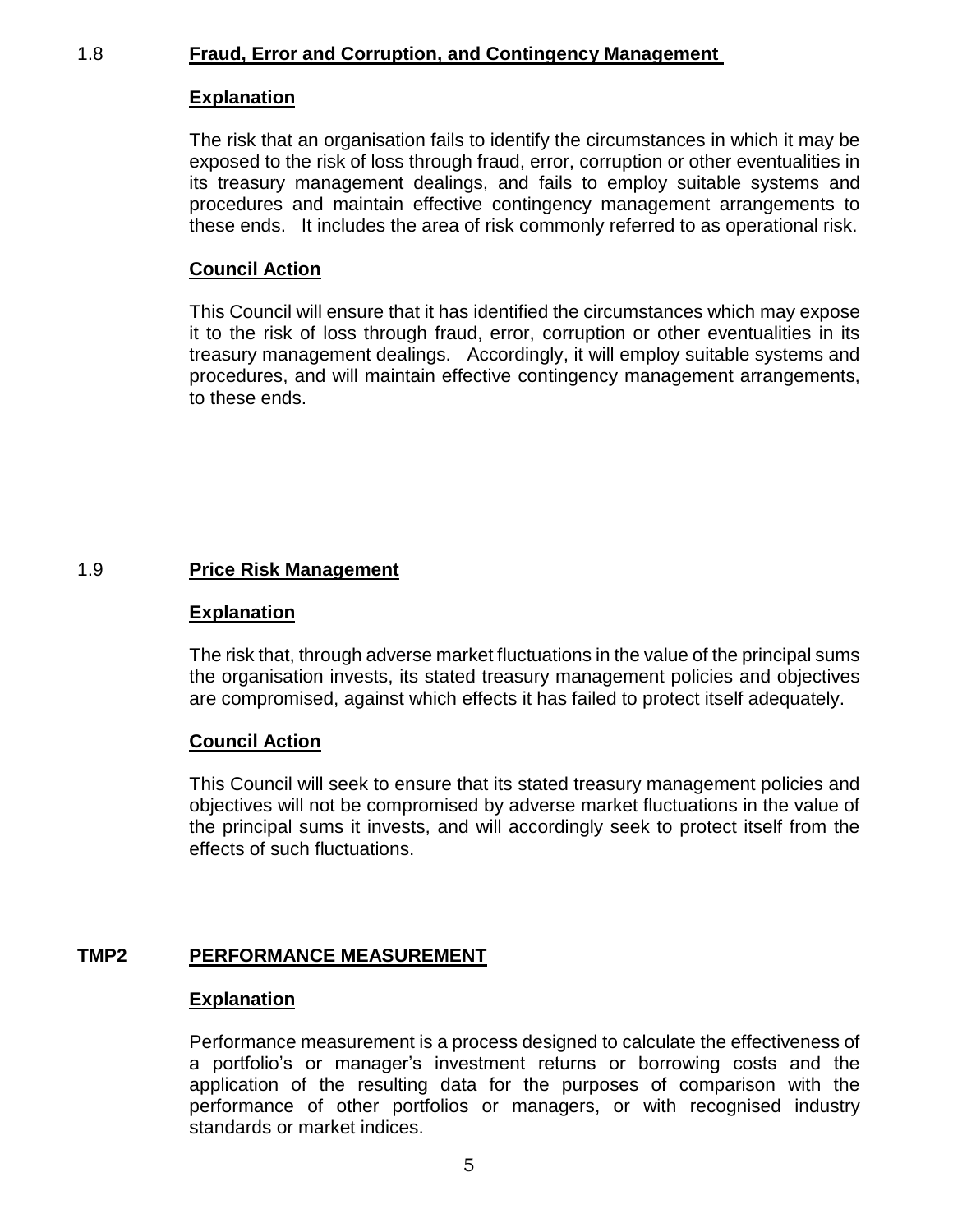This Council is committed to the pursuit of value for money in its treasury management activities, and to the use of performance methodology in support of that aim, within the framework set out in its treasury management policy statement.

Accordingly, the treasury management function will be the subject of ongoing analysis of the value it adds in support of the Council's stated business or service objectives. It will be the subject of regular examination of alternative methods of service delivery, of the availability of fiscal or other grant or subsidy incentives, and of the scope of other potential improvements.

## **TMP3 DECISION MAKING AND ANALYSIS**

#### **Explanation**

It is vital that the treasury management decisions of organisations in the public service should be subjected to prior scrutiny. The treasury management strategy is approved annually by full council and supplemented by the provision of monitoring information and regular review by councillors in both executive and scrutiny functions. In addition, all records should be kept of the processes and the rationale behind those decisions. In respect of each decision made the Council should:

- 3.1 ensure that its results are within the limits set in the Prudential Indicators.
- 3.2 be clear about the nature and extent of the risks to which the Council may become exposed.
- 3.3 be certain about the legality of the decision reached and the nature of the transaction, and that all authorities to proceed have been obtained.
- 3.4 be content that the documentation is adequate both to deliver the Council's objectives and protect the Council's interest, and to deliver good housekeeping.
- 3.5 ensure that third parties are judged satisfactorily in the context of the Council's credit worthiness policies, and that limits have not been exceeded.
- 3.6 be content that the terms of any transactions have been fully checked against the market and have been found to be competitive.
- 3.7 in respect of borrowing the Council should evaluate the economic and market factors that influence the manner and timing of any decision to fund.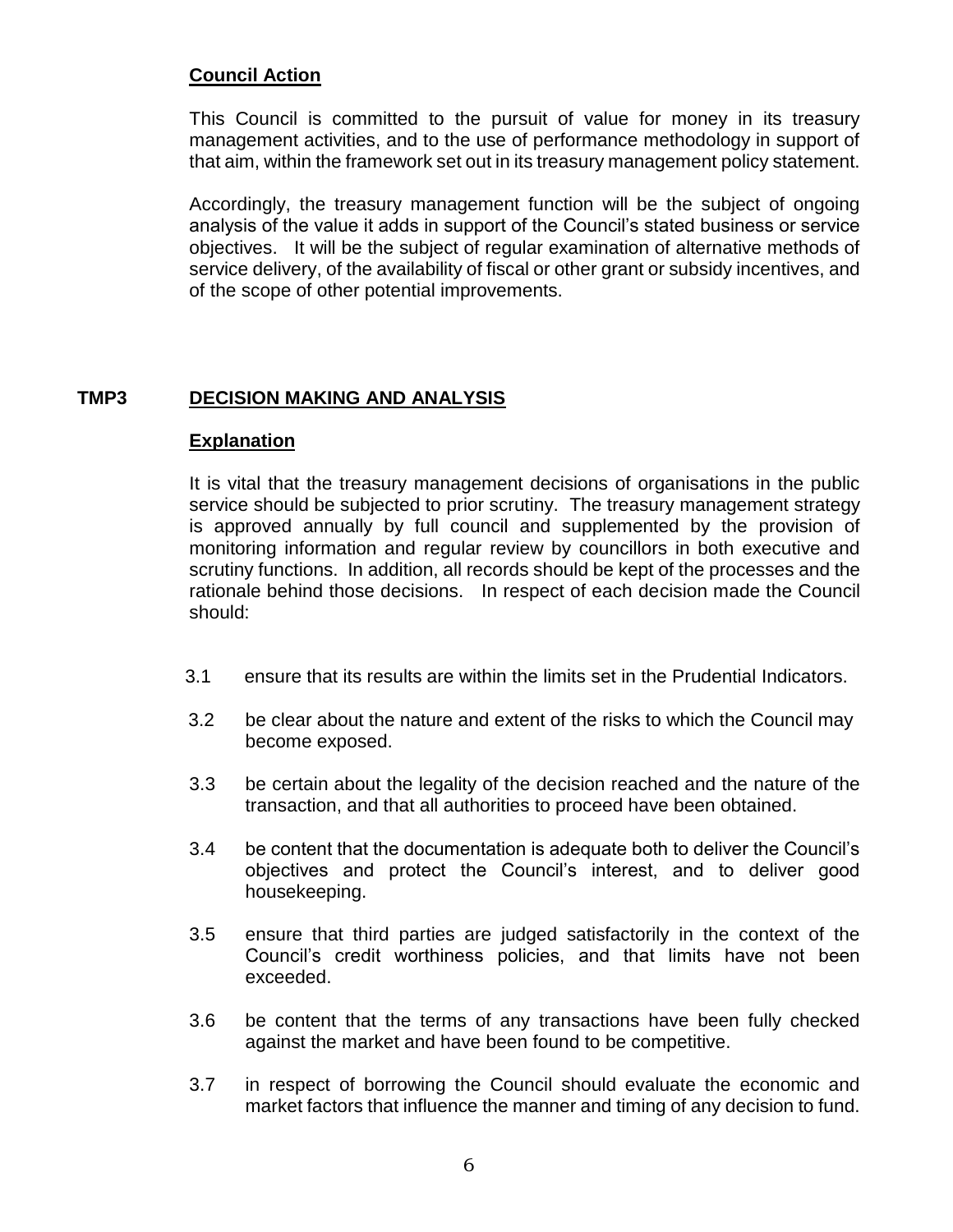- 3.8 consider the merits and demerits of alternative forms of funding, including funding from revenue, leasing and private partnerships.
- 3.9 consider the alternative interest rate bases available, the most appropriate periods to fund and repayment profiles to use and, if relevant, the opportunities for foreign currency funding.
- 3.10 consider the ongoing revenue liabilities created, and the implications for the Council's future plans and budgets.
- 3.11 in respect of investment decisions, the Council should consider the optimum period, in the light of cash flow availability and prevailing market conditions.
- 3.12 consider the alternative investment products and techniques available, especially the implications of any which may expose the Council to changes in the value of its capital.

This Council will maintain full records of its treasury management decisions, and of the processes and practices applied in reaching those decisions both for the purposes of learning from the past, and for demonstrating that reasonable steps were taken to ensure that all issues relevant to those decisions were taken into account at the time.

## **TMP4 APPROVED INSTRUMENTS, METHODS AND TECHNIQUES**

## **Explanation**

It is important that the Council is clear about the treasury management instruments, methods and techniques used as one of the main issues to be taken into account when reaching decisions in the need to protect public funds. This treasury management practice requires that the Council is equipped with the skills and experience to evaluate and control the risks and advantages associated with using the instruments available to it before including them in the approved list. Only instruments that the organisation has the skills and experience to evaluate should be included in their approved list, even if they are legally permitted to do so. This principle applies to investment, borrowing and other means of raising capital and project finance, and to the use of one off-market or financial derivative instruments such as interest rate swaps. The consideration of skills and experience is particularly critical where organisations request to be treated as professional clients under MIFID II. Designation under MIFID II should be endorsed by the treasury management strategy and regularly reviewed to ensure that designation remains appropriate.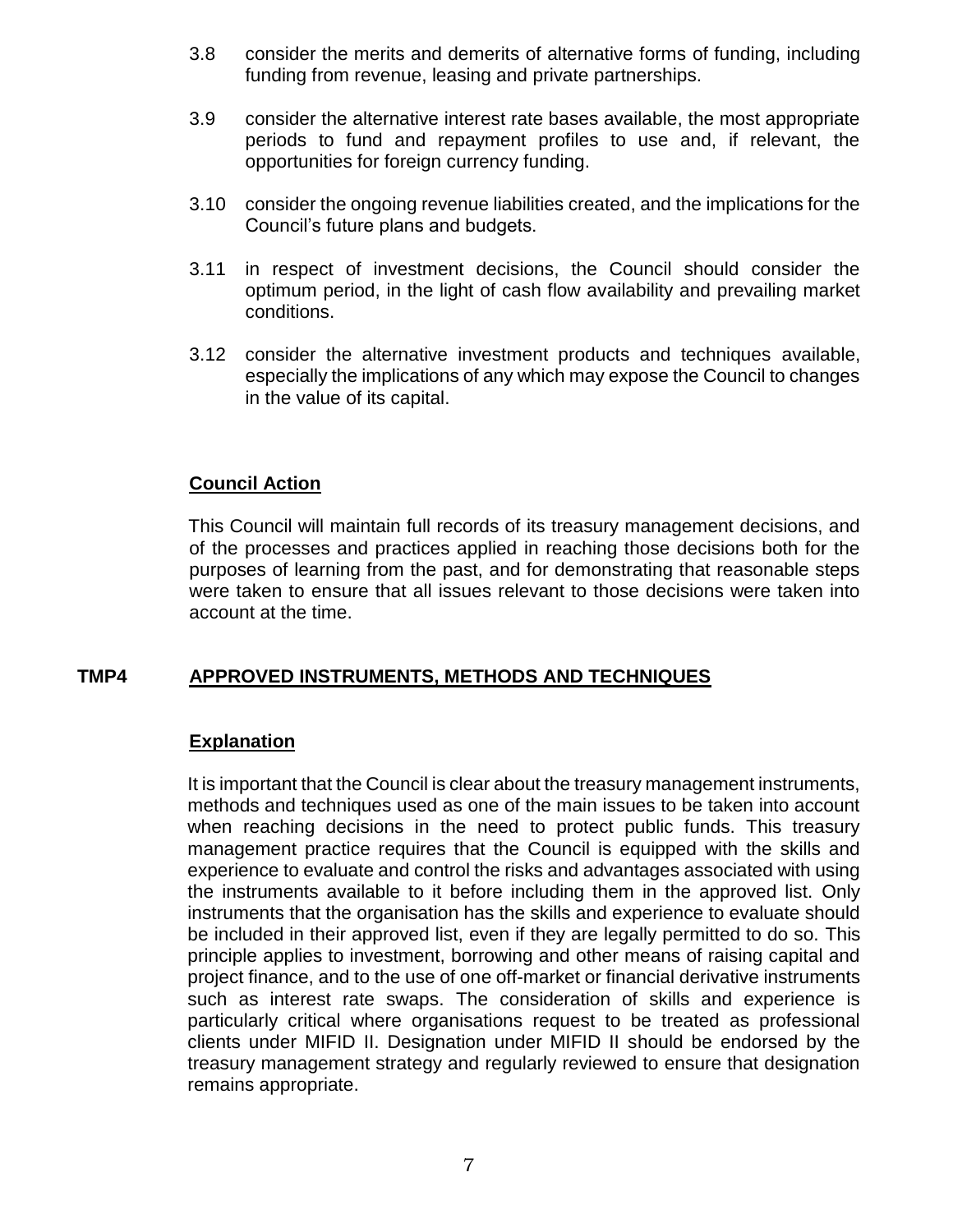This Council will undertake its treasury management activities by employing only those instruments, methods and techniques detailed in the policy, and within the limits and parameters defined in Treasury Management Practice 1 Risk Management.

This Council has reviewed its classification with financial institutions under MIFID II and has set out in the schedule to this document those organisations with which it is registered as a professional client and those with which it has an application outstanding to register as a professional client.

## **TMP5 ORGANISATION, CLARITY AND SEGREGATION OF RESPONSIBILITIES, AND DEALING ARRANGEMENTS**

#### **Explanation**

It is considered vital that there should be a clear division of responsibilities, included in a written statement of the duties of each post engaged in Treasury Management. It is especially important that staff responsible for negotiating and closing deals are not responsible for recording them, or for maintaining the cash book. This is in order to create a framework for internal check and reflects both the variety of activities in treasury management and the very often large sums involved.

## **Council Action**

This Council considers it essential, for the purposes of the effective control and monitoring of its treasury management activities, for the reduction of the risk of fraud or error, and for the pursuit of optimum performance, that these activities are structured and managed in a fully integrated manner, and that there is at all times a clarity of treasury management responsibilities.

The principle on which this will be based is a clear distinction between those charged with setting treasury management policies and those charged with implementing and controlling these policies, particularly with regard to the execution and transmission of funds, the recording and administering of treasury management decisions, and the audit and review of the treasury management function.

If and when this Council intends, as a result of lack of resources or other circumstances, to depart from these principles, the responsible officer will ensure that the reasons are properly reported in accordance with Treasury Management Practice 6 Reporting requirements and management information arrangements, and the implications properly considered and evaluated.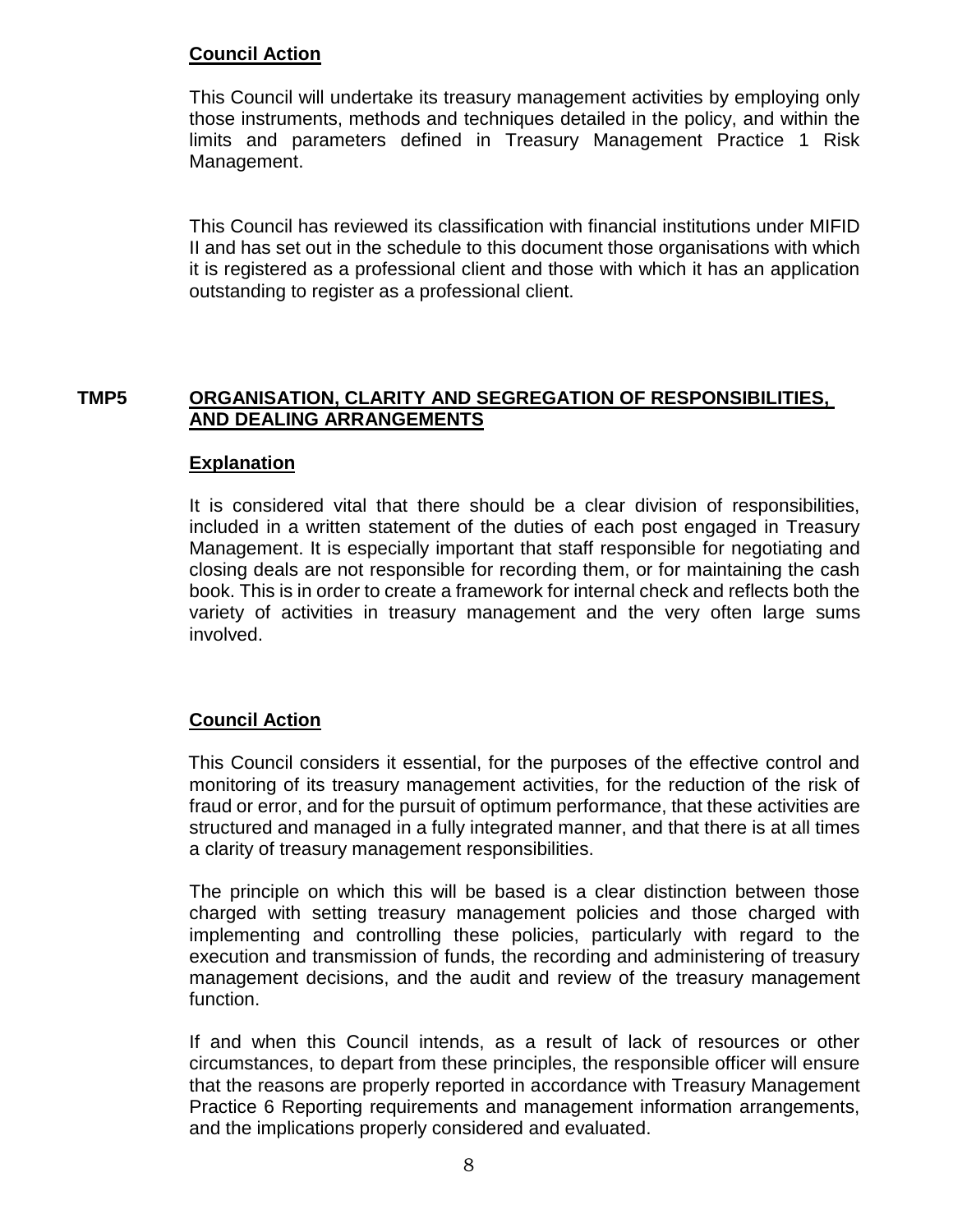The Director of Corporate Services will ensure that there are clear written statements of the responsibilities for each post engaged in treasury management, and the arrangements for absence cover.

The Director of Corporate Services will ensure there is a proper documentation for all deals and transactions, and that procedures exist for the effective transmission of funds.

# **TMP6 REPORTING REQUIREMENTS AND MANAGEMENT INFORMATION ARRANGEMENTS**

## **Explanation**

It is recommended that the Council's treasury management policy statement should specify formal reporting arrangements by the Director of Corporate Services to full Council, to include at a minimum, annual reports both before, midyear and after the year-end.

## **Council Action**

This Council will ensure that regular reports are prepared and considered on the implementation of its treasury management policies, on the effects of decisions taken and transactions executed in pursuit of those policies, on the implications of changes, particularly budgetary, resulting from regulatory, economic, market or other factors affecting its treasury management activities and on the performance of the treasury management function.

The following reporting process has been agreed by the Council:

- 6.1 Annual Reporting Requirements before the start of the year:
	- Review of the Council's approved clauses, treasury management policy statement and practices
	- Strategy report on proposed treasury management activities for the year, including the MRP and Investment policies
	- Proposed Treasury Management and Prudential Indicators
- 6.2 Quarter 1 and Quarter 3 Reporting Requirements during the year which will be presented to both Executive Board and Policy and Resources Scrutiny Committee:
	- Activities undertaken
	- Variations (if any) from agreed policies/practices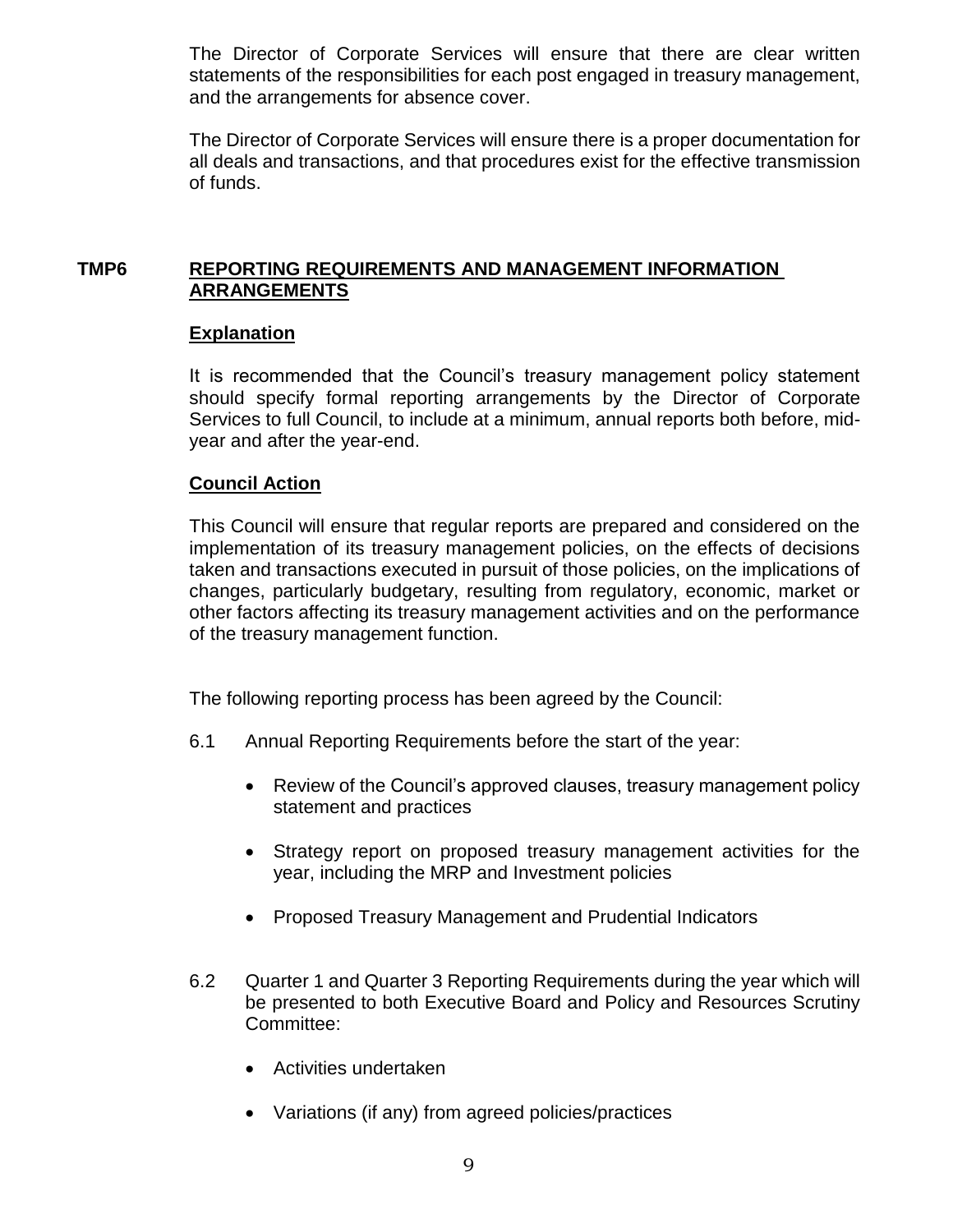- Performance report
- Performance against Treasury Management and Prudential Indicators
- 6.3 Mid-Year Reporting Requirements during the year which will be presented to Council, Executive Board and Policy and Resources Scrutiny Committee:
	- Activities undertaken
	- Variations (if any) from agreed policies/practices
	- Performance report
	- Performance against Treasury Management and Prudential Indicators
- 6.3 Annual Reporting Requirements after the year end
	- Transactions executed and their revenue (current) effects
	- Report on risk implications of decisions taken and transactions executed
	- Compliance report on agreed policies/practices, and on statutory/regulatory requirements
	- Performance report
	- Report on compliance with Revised CIPFA Treasury Management Code of Practice 2017 recommendations
	- Performance against Treasury Management and Prudential Indicators

By undertaking the above it will ensure, as a minimum, that those with ultimate responsibility for the treasury management function appreciate fully the implications of treasury management policies and activities, and that those implementing policies and executing transactions have properly fulfilled their responsibilities with regard to delegation and reporting.

# **TMP7 BUDGETING, ACCOUNTING AND AUDIT ARRANGEMENTS**

## **Explanation**

It is recommended that the Council brings together for budgeting and management control purposes, all of the costs and revenues associated with the Council's treasury management activities, regardless of how the Council has actually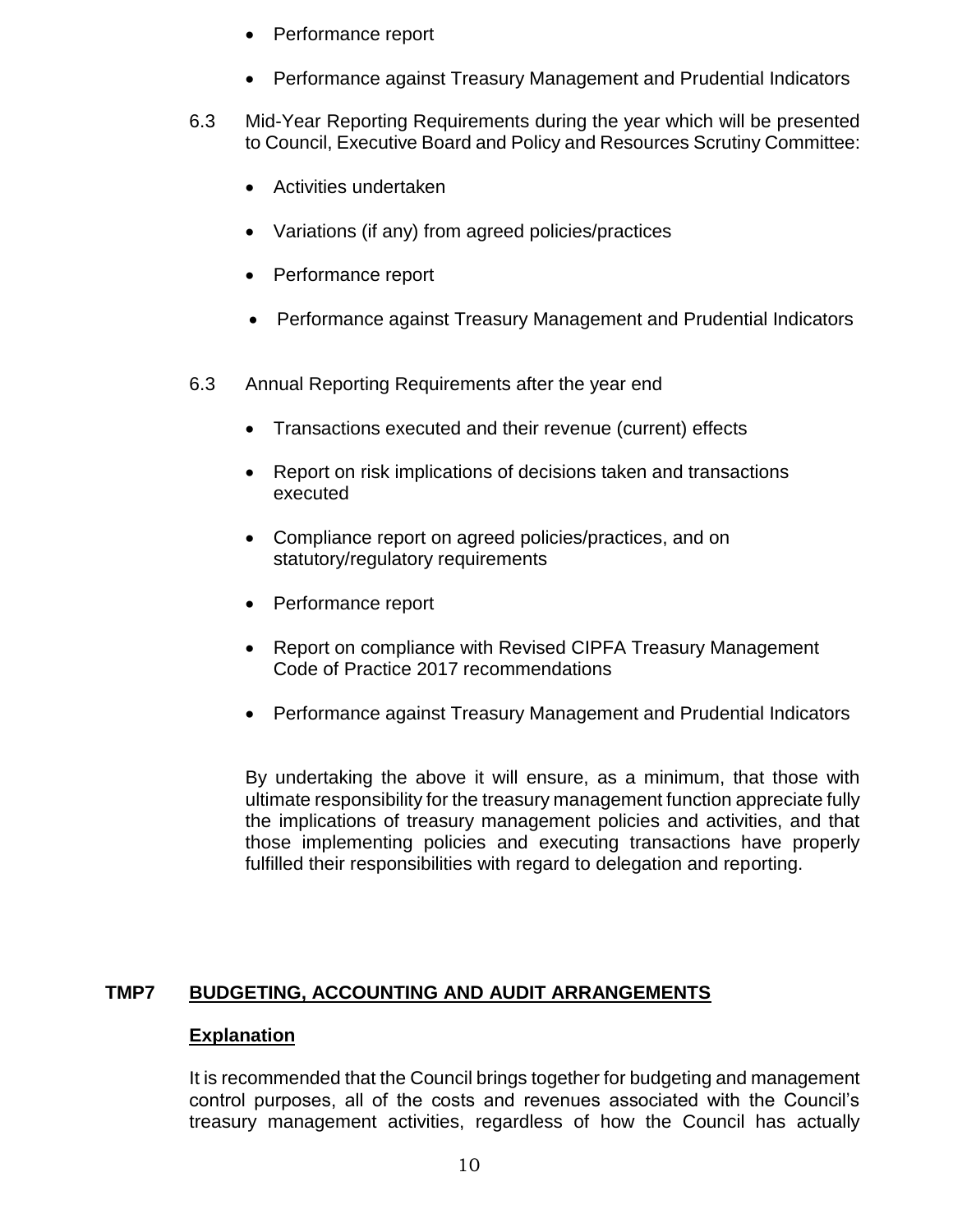organised the treasury management function. In this context the Council's treasury management budgets and accounts should clearly identify.

- Manpower numbers and related costs
- Premises and other administrative costs
- Interest and other investment income
- Debt and other financing costs (or charges for the use of assets)
- Bank and overdraft charges
- Brokerages, commissions and other transaction-related costs
- External advisers' and consultants' charges

It is normal practice for the external auditor to have access to all papers supporting and explaining the operation and activities of the treasury management function. The auditor will be expected to enquire as to whether the Revised CIPFA Treasury Management Code of Practice 2017 has been adopted, and whether its principles and recommendations have been implemented and adhered to. Any serious breach of the recommendations of the Revised CIPFA Treasury Management Code of Practice 2017 should be brought to the external auditor's attention.

#### **Council Action**

The Director of Corporate Services will prepare, and this Council will approve and, if necessary, from time to time will amend, an annual budget for treasury management, which will bring together all of the costs involved in running the treasury management function, together with associated income. The matters to be included in the budget will at minimum be those required by statute or regulation, together with such information as will demonstrate compliance with TMP1 Risk management, TMP2 Performance Measurement, and TMP4 Approved instruments, methods and techniques. The Director of Corporate Services will exercise effective controls over this budget and will report upon and recommend any changes required in accordance with TMP6 Reporting requirements and management information arrangements.

The calculation and compliance of Treasury Management and Prudential Indicators will be examined by Audit Wales.

This Council will account for its treasury management activities, for decisions made and transactions executed, in accordance with appropriate accounting practices and standards, and with statutory and regulatory requirements in force for the time being. This Council will ensure that its auditors, and those charged with regulatory review, have access to all information and papers supporting the activities of the treasury management function as are necessary for the proper fulfillment of their roles, and that such information and papers demonstrate compliance with external and internal policies and approved practices.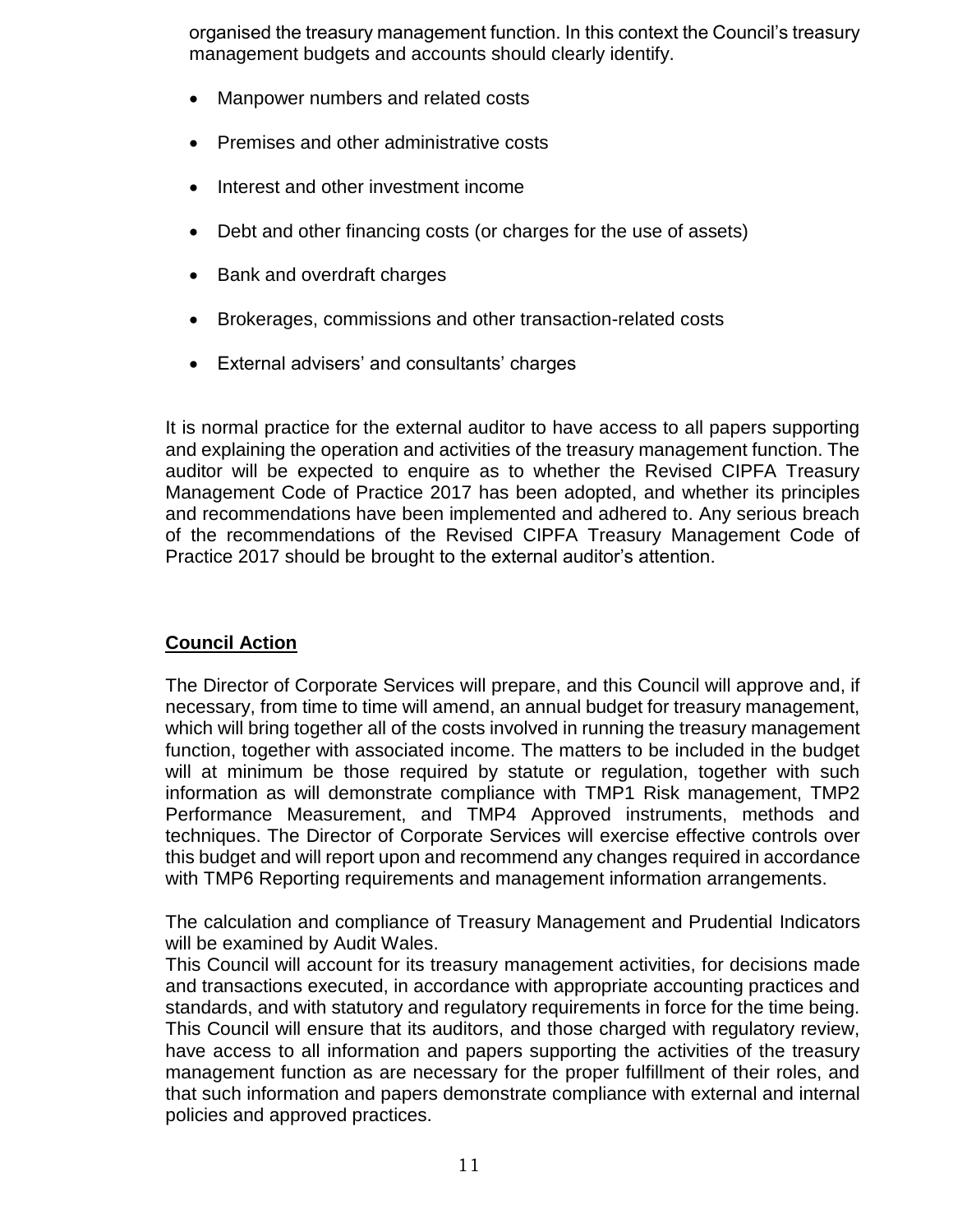# **TMP8 CASH AND CASH FLOW MANAGEMENT**

#### **Explanation**

The preparation of cash flow projections on a regular and timely basis provides a sound framework for effective cash management. Procedures for their preparation and review/modification, the periods to be covered, sources of data etc. should be an integral part of the schedules to the Council's approved treasury management practices.

#### **Council Action**

Unless statutory or regulatory requirements demand otherwise, all monies in the hands of the Council will be under the control of the Director of Corporate Services and will be aggregated for cash flow and investment management purposes. Cash flow projections will be prepared on a regular and timely basis, and the Director of Corporate Services will ensure that these are adequate for the purposes of monitoring compliance with Treasury Management Practice 1 (2) liquidity risk management.

## **TMP9 ANTI-MONEY LAUNDERING**

#### **Explanation**

Money Laundering has the objective of concealing the origin of money generated through criminal activity. Legislation has given a higher profile to the need to report suspicions of money laundering. Also, organisations such as Councils that undertake business under the Financial Services Act, or engage in certain specified activities, are required to set up procedures to comply with Anti-Money Laundering Regulations . These require Councils:

- To set up procedures for verifying the identity of clients
- To set up record-keeping procedures for evidence of identity and transactions
- To set up internal reporting procedures for suspicions, including the appointment of a money laundering reporting officer
- To train relevant employees in their legal obligations
- To train those employees in the procedures for recognising and reporting suspicions of money laundering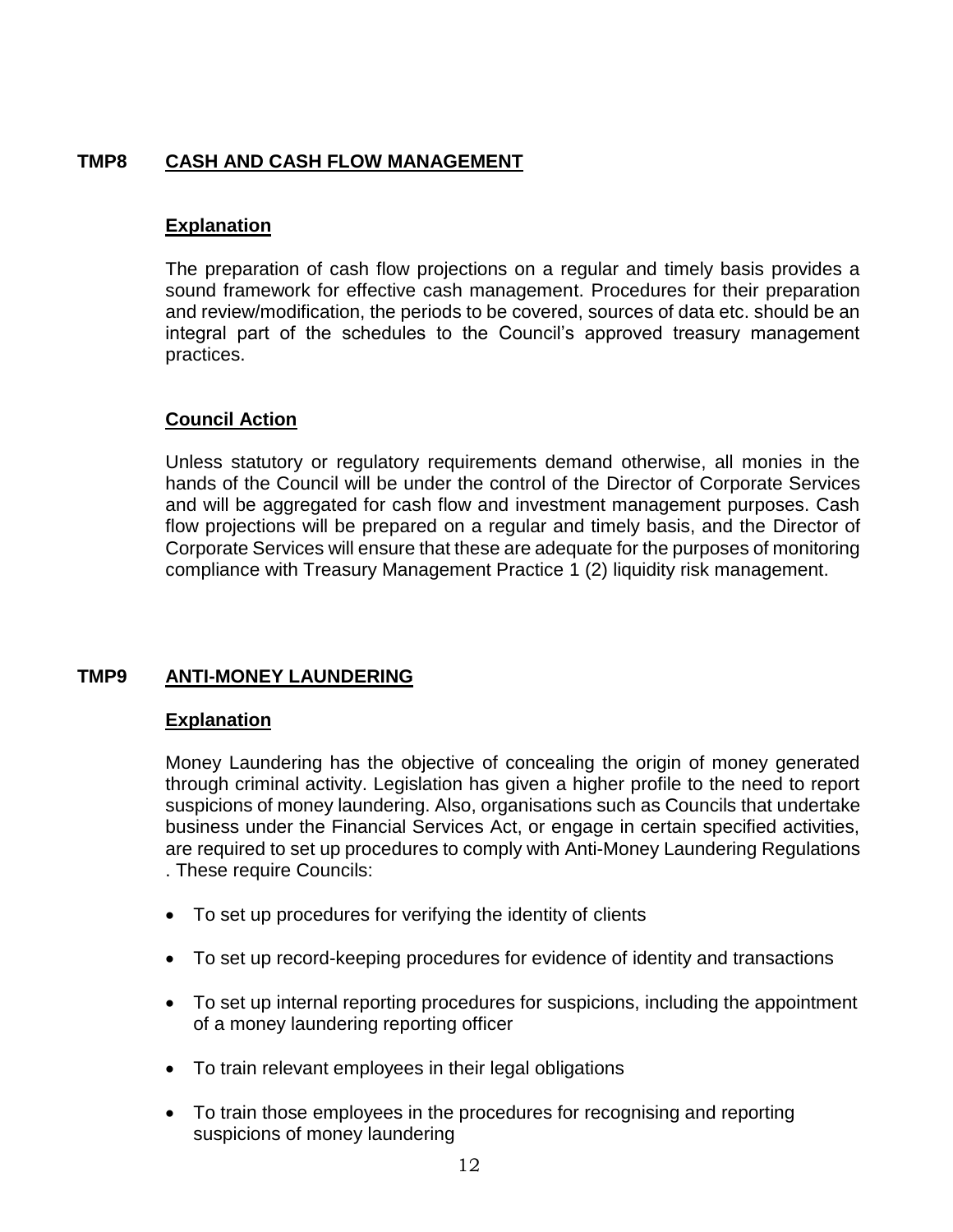The Council should establish whether the Money Laundering Regulations apply to them. And it is for individual organisations to evaluate the prospect of laundered monies being handled by them, and to determine the appropriate safeguards to be put in place. It is the legal responsibility of every person engaged in treasury management, and indeed the Council, to make themselves aware of their personal responsibilities, but the Revised CIPFA Treasury Management Code of Practice 2017 recommends that Councils bring them to their staff's attention and consider the appointment of a member of staff to whom they can report any suspicions.

## **Council's Action**

This Council is alert to the possibility that it may become the subject of an attempt to involve it in a transaction involving the laundering of money. Accordingly, it will maintain procedures for verifying and recording the identity of counterparties and reporting suspicions and will ensure that staff involved in this are properly trained.

# **TMP10 TRAINING AND QUALIFICATIONS**

## **Explanation**

All Councils should be aware of the growing complexity of treasury management. Modern treasury management demands appropriate skills, including a knowledge of money and capital market operations, an awareness of available sources of funds and investment opportunities, an ability to assess and control risk, and an appreciation of the implications of legal and regulatory requirements.

Every Council should provide the necessary training, having assessed the professional competence of both those involved in the treasury management function, and those with a policy, management or supervisory role. If necessary, they should ensure that access exists to the necessary expertise and skills from external sources. Arrangements to ensure the availability of suitable skills and resources should recognize the prospect that staff absences may, at times, demand that others step in who do not normally have involvement on a day-to-day basis with the treasury management function.

When feasible in the context of the size of a particular organisation and its treasury management function, career progression opportunities should be made available and succession issues should be properly addressed. Secondments of senior management to the treasury management function for appropriate periods may benefit the effectiveness of the function as a whole.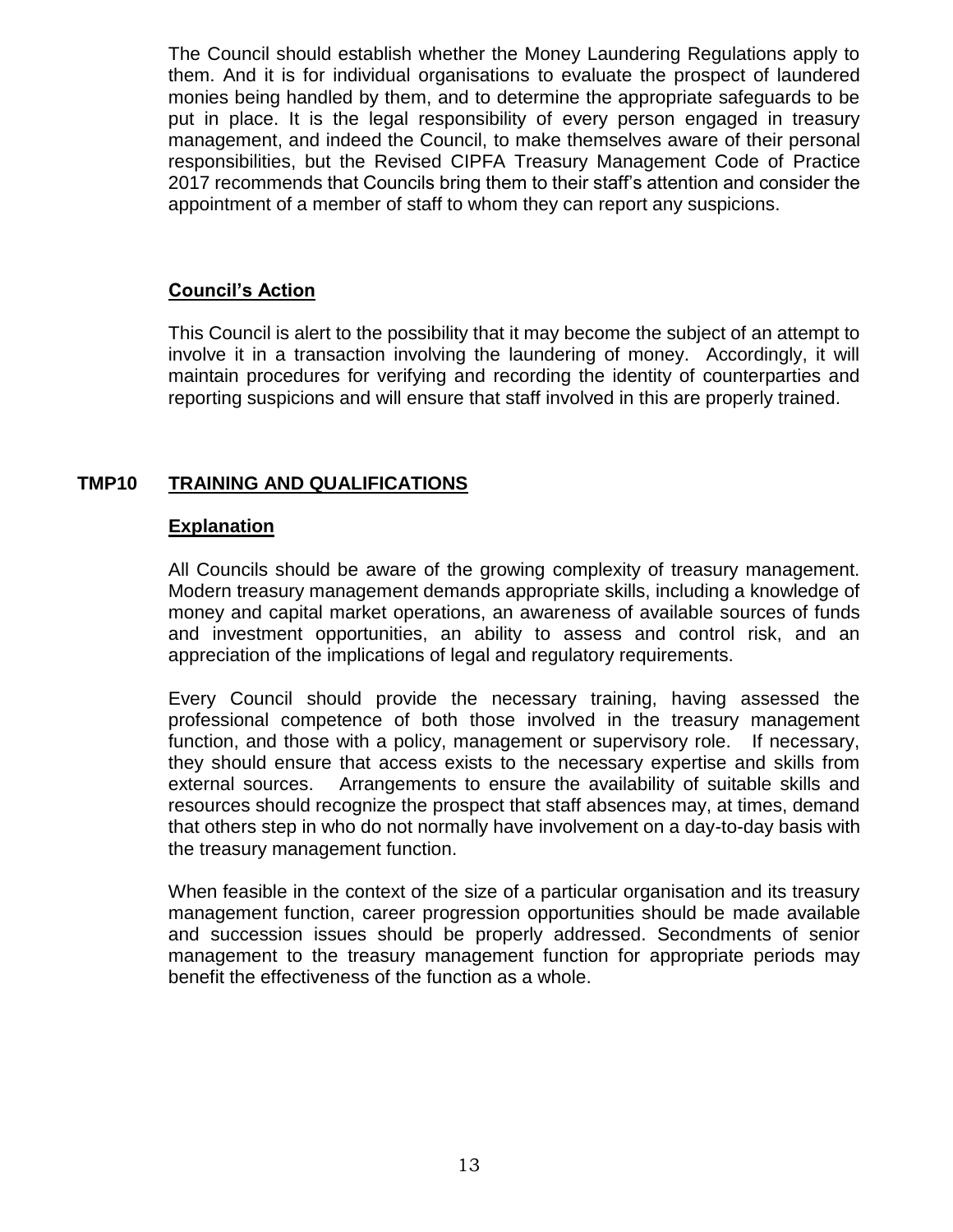This Council recognises the importance of ensuring that all staff involved in the treasury management function are fully equipped to undertake the duties and responsibilities allocated to them. It will therefore seek to appoint individuals who are both capable and experienced and will provide training for staff to enable them to acquire and maintain an appropriate level of expertise, knowledge and skills. The Director of Corporate Services will recommend and implement the necessary arrangements.

The Director of Corporate Services will ensure that council members tasked with treasury management responsibilities, including those responsible for scrutiny, have access to training relevant to their needs and those responsibilities.

Those charged with governance recognise their individual responsibility to ensure that they have the necessary skills to complete their role effectively.

# **TMP11 USE OF EXTERNAL SERVICE PROVIDERS**

There are a number of service providers available to support the treasury management activities of public service organisations.

Perhaps the most active and long-standing of these have been the money-broking companies, whose role it is to act as intermediaries, making introductions between the prospective parties to transactions.

It is not the role of brokers to provide advice on the creditworthiness of those organisations to which public service organisations may lend. They may provide information already in the public domain but may not interpret it. The use of brokers is a matter for local decision. But it is considered good practice, if their services are used, to ensure that business is spread between a reasonable number of them, and certainly no fewer than two.

Direct dealing with principals is a not uncommon feature of treasury management in the public services which, if nothing else, can provide a useful check on brokers' performance.

An issue that causes some debate is whether it is necessary or desirable for public service organisations to tape conversations with brokers and principals. This is a matter for local discretion, particularly in the context of the costs involved, but brokers are required to maintain taped recordings which the Council can ask for copies if needed.

Most public service organisations require the services of clearing bankers, and a growing number make use of the services of a wider group of banks, particularly to meet their need for private finance and partnership funding. The principles of competition need to be recognised here, too. Certainly, it is highly desirable to subject clearing banking services to competition, perhaps as frequently as every three or four years.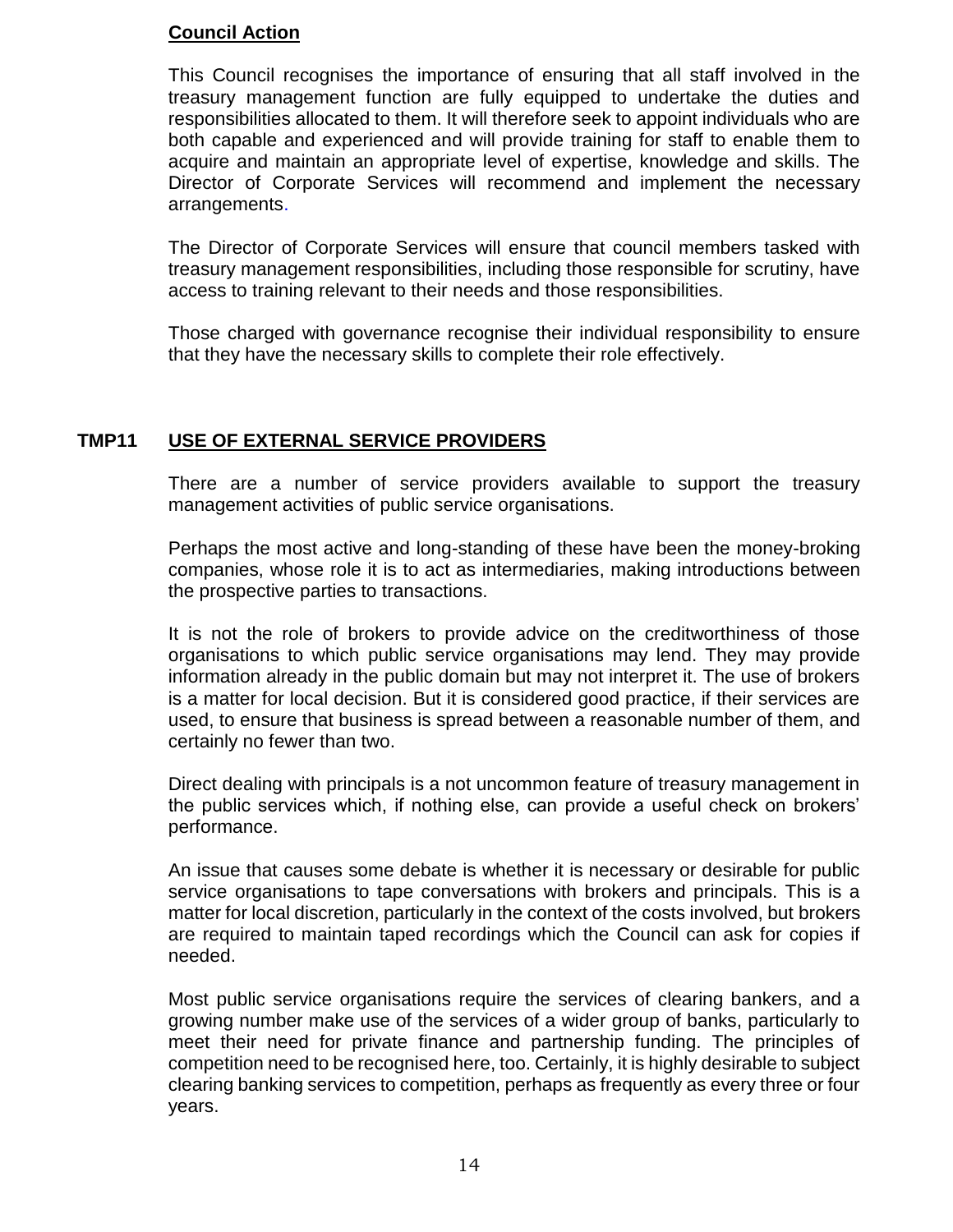There has also been a growing tendency for public service organisations to employ external advisers and consultants, often for the purposes of a general treasury management advisory service, but also for specific purposes, such as the securing and structuring of funding and for partnership arrangements. These, too, should be the subject of regular competitive tendering.

Further, many public service organisations employ the services of external investment managers to help manage their surplus cash and, where relevant, their pension fund, trust fund or endowment fund assets.

CIPFA advises all organisations using the services of external service providers to document comprehensively the arrangements made with them.

# **Council Action**

The Council recognises that responsibility for treasury management decisions remain with the Council at all times. It recognises the potential value of employing external providers of treasury management services, in order to acquire access to specialist skills and resources. When it employs such service providers, it will ensure it does so for reasons which will have been submitted to a full evaluation of the costs and benefits. It will also ensure that the terms of their appointment and the methods by which their value will be assessed are properly agreed and documented and subjected to regular review. And it will ensure, where feasible and necessary, that a spread of service providers is used, to avoid overreliance on one or a small number of companies.

## **TMP12 CORPORATE GOVERNANCE**

The Revised CIPFA Treasury Management Code of Practice 2017 recommends that public service organisations state their commitment to embracing the principles of corporate governance in their treasury management activities, notably openness and transparency.

It is CIPFA's view that:

- adoption of the principles and policies promoted in the Revised CIPFA Treasury Management Code of Practice 2017 and in these guidance notes will in itself deliver the framework for demonstrating openness and transparency in an organisation's treasury management function
- publication of and free access to information about an organisation's treasury management transactions and other public documents connected with its treasury management activities will further assist in achieving this end
- establishing clear treasury management policies, the separation of roles in treasury management and the proper management of relationships both within and outside the organisation will establish the integrity of the function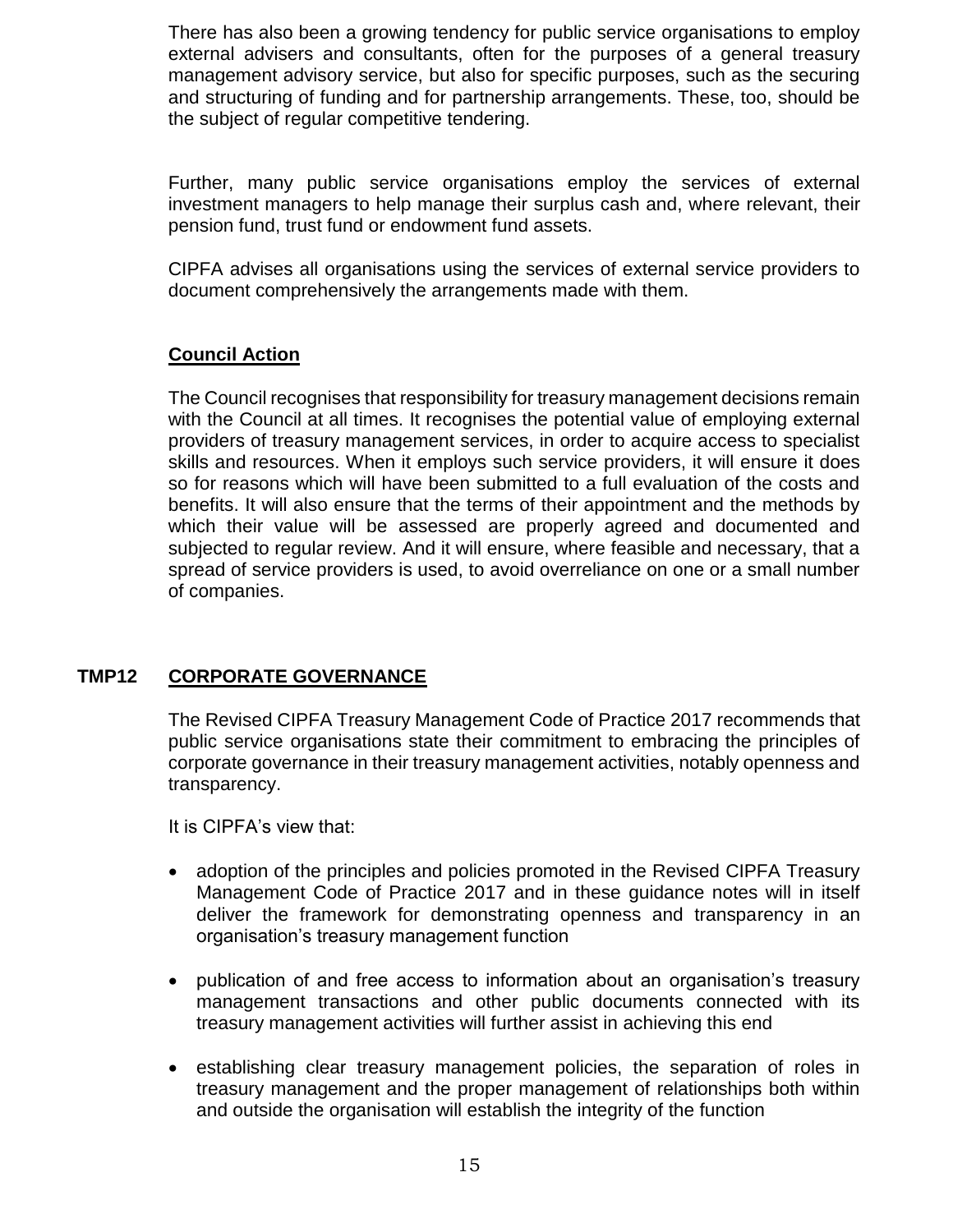- robust treasury management organisational structures, together with well-defined treasury management responsibilities and job specifications, will enhance accountability
- equality in treasury management dealings, absence of business favouritism and the creation of keen competition in treasury management will lay the groundwork for fairness.

The following paragraphs further emphasise the practices that CIPFA believes an organisation should employ to ensure the principles of corporate governance are successfully implemented.

# **Procedural responses**

The policies, strategies of treasury management should link clearly to the organisation's other key policies and strategies. In the management of risk, in particular, treasury risk management should be an integral part of its overall risk management processes, culminating in a well-defined, organisation-wide strategy for the control of risk and contingency planning.

The management and administration of treasury management should be robust, rigorous and disciplined. Over the years, some of the most significant examples of treasury mismanagement, in both the public services and the private sector, have resulted from procedural indiscipline. This has frequently been as a result of a failure to apply otherwise well-documented management and administration systems, or through failures in transmission, documentation or deal recording processes.

Reporting arrangements should be applied so as to ensure that those charged with responsibility for the treasury management policy have all the information necessary to enable them to fulfil openly their obligations; and that all stakeholders are fully appraised of and consulted on the organisation's treasury management activities on a regular basis.

The procedures for monitoring treasury management activities through audit, scrutiny and inspection should be sound and rigorously applied, with an openness of access to information and well-defined arrangements for the review and implementation of recommendations for change.

The application and interpretation of performance data should be clear, concise and relevant to the organisation's treasury management activities.

## **Stewardship responsibilities**

The Director of Corporate Services should ensure that systems exist to deliver proper financial administration and control, and a framework for overseeing and reviewing the treasury management function.

As regards a control framework, an organisation's formal policy documents should define clearly procedures for monitoring, control and internal check.